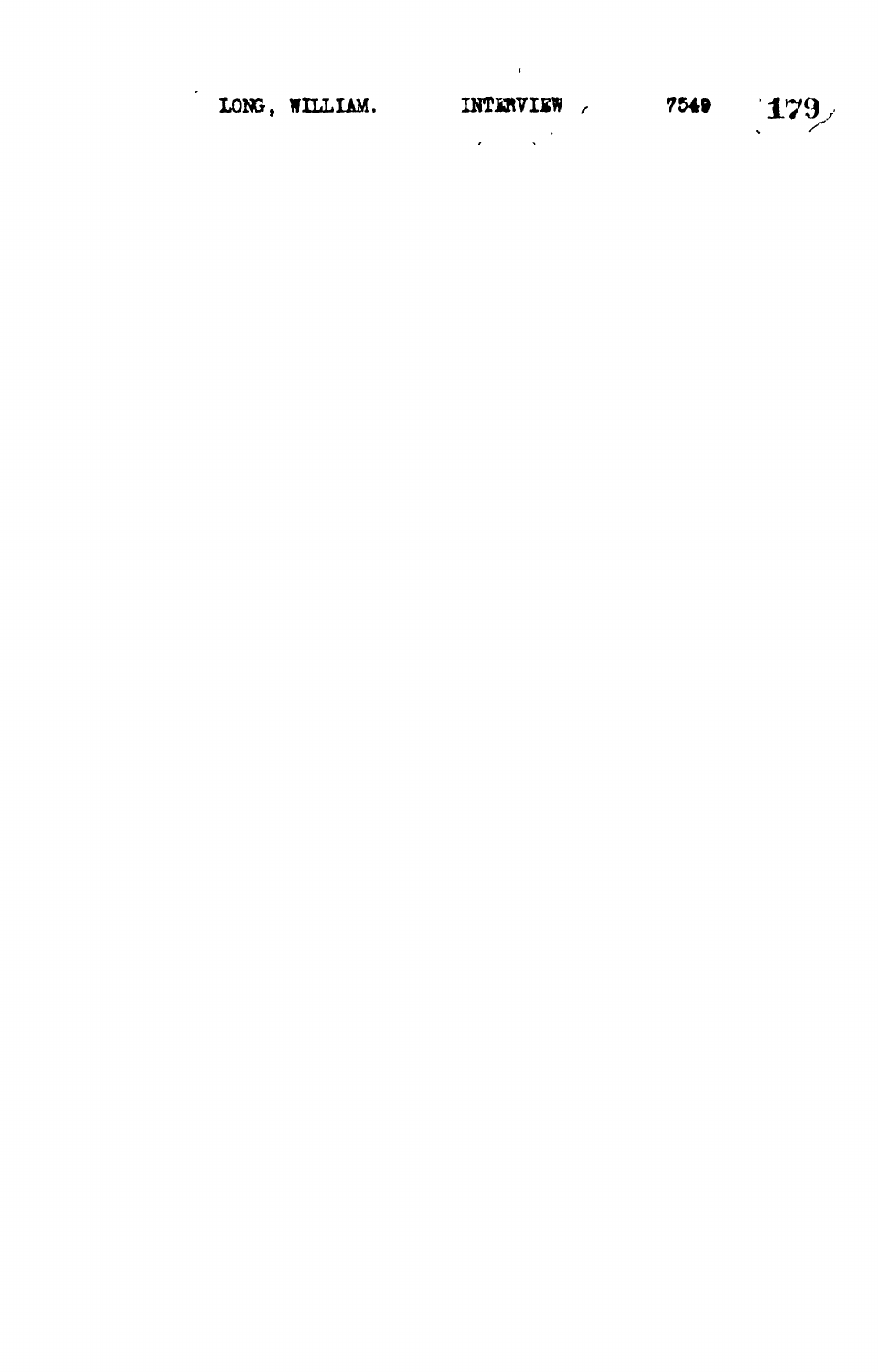|     |                                                                                                                                                                                                    |        |       | Form D |   | $\overline{1}49$ ) |
|-----|----------------------------------------------------------------------------------------------------------------------------------------------------------------------------------------------------|--------|-------|--------|---|--------------------|
|     | LEGEND & STORY FORM<br>WORKS PROCRESS ADMINISTRATION<br>Indian-Pioneer History Project for Oklahoma                                                                                                |        |       |        | 竁 | L80                |
|     | LONG, "ILLIAM<br><b>INTERVIEW</b><br>Field worker's name Nannie Lee Burns                                                                                                                          |        | 7549  |        |   |                    |
|     | This report made on (date) September 17                                                                                                                                                            |        | 193 7 |        |   |                    |
|     | This legend was<br>secured from (name) William Long<br>Address 111 N. Walnut, Commerce, Oklahoma<br>This ocrson is (male or xemedox) White, Negro, Indian,<br>If Indien, give tribe ____ Wyendotte |        |       |        |   |                    |
| 12. | Origin and history of legend or story From memory and from his<br>tribesmen.                                                                                                                       |        |       |        |   |                    |
| 3.  | Write out the legend or story as complately as possible. Use blank<br>sheets and attach firmly to this form. Funter of sheets<br>attached $12$<br>attached                                         | ا جائی |       |        |   |                    |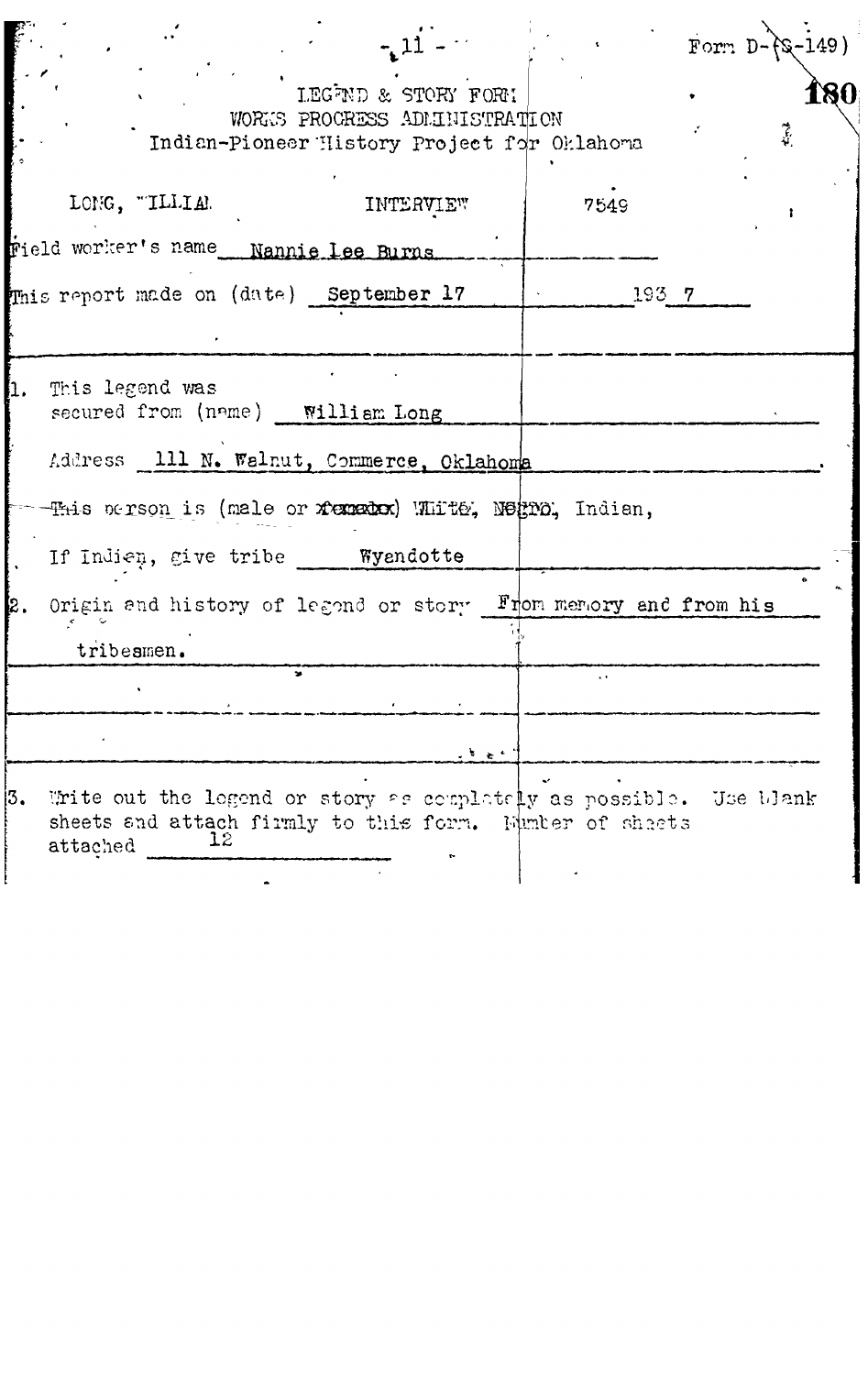### LONG, WILLIAM

7549

Nannie Lee Burns, Interviewer, September 17, 1937.

> An Interview with Mr. William Long, Mll N. Welnut, Commerce, Oklahoma.

My father, a Wysndotte Indian, was born in Sendusky, Ohio, June 30, 1889. My mother, Kathrine Long, nee Mc-Connel, a white woman, was born april 15, 1852, in Platte County, Missouri. Hother was father's second wife and there were twelve children born to them. I, the oldest of the twelve children, was born May 21, 1869, in Wyandotte County, Kansas.

# Civil War

During this time my father continued farming and so did not take part in the Ciwil War nor did the family suffer any hardships from it. During the last pring, after the battle in Vansas City, the 'nion soldiers, moving southward engaged in a bettle at the Baxter Springs in Kansas with the men under juantrill and a number were kill-Continuing this way, their next encounter was in the ed. Hudson Bottom, tro miles east of Ottawa, Lear where mom King and Able lived. Five Union Soldiers vere killed here.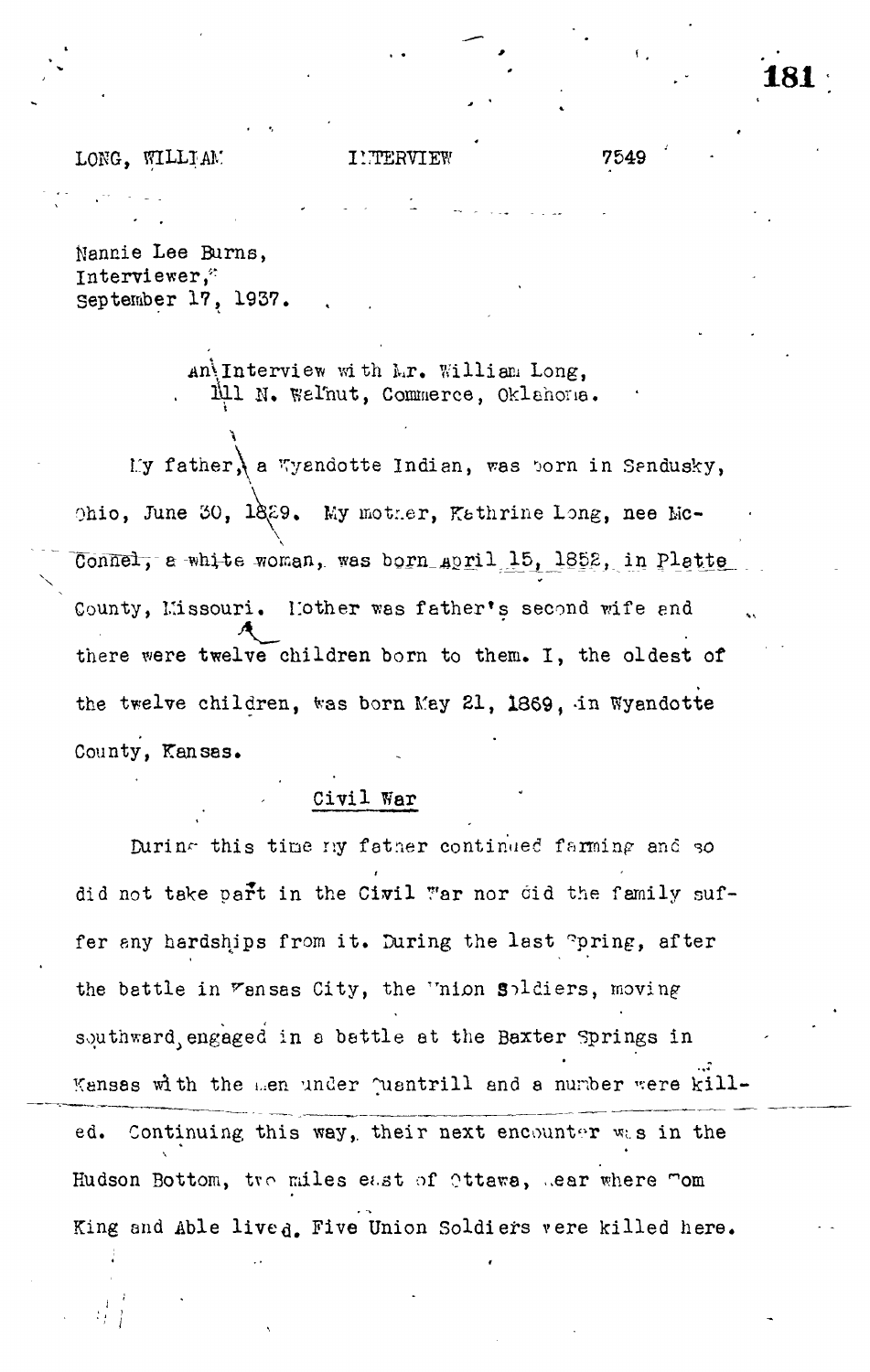# LONG. WILLIAM TNTERVIEW 7549

These men were taken with them to what is now Bland Cemetery, south of Ottawa, where they were buried and the graves covered with large stones. These graves were responsible for the location of Bland Cemetery.

Their next encounter was at Rlue Mound, two miles south of Miami, when the Quantrill scouts were concealed on the top of the mound and the Union men were camped on the southeast side of the mound. The scouts fired on them killing six. This was their last encounter in this county but this same body of men efterwards took part in the battle of Pea Ridge in the Spring of 1862. I have picked up shot and traced marks on the old trees left from the encounter in Hudson Bottom. There were four men in this county leter that served under Quantrill. Two of then were Nick Cotter and Frank "hitewing. Forty-five years ago . my father and others going to Muskogee, camped on Cabin Creek and pighed up some old shells. It has been only a couple of years since an old bomb was ploughed up on that field, exploding and killing a man.

Then the Blanc Cemetery was fenced afterwards, my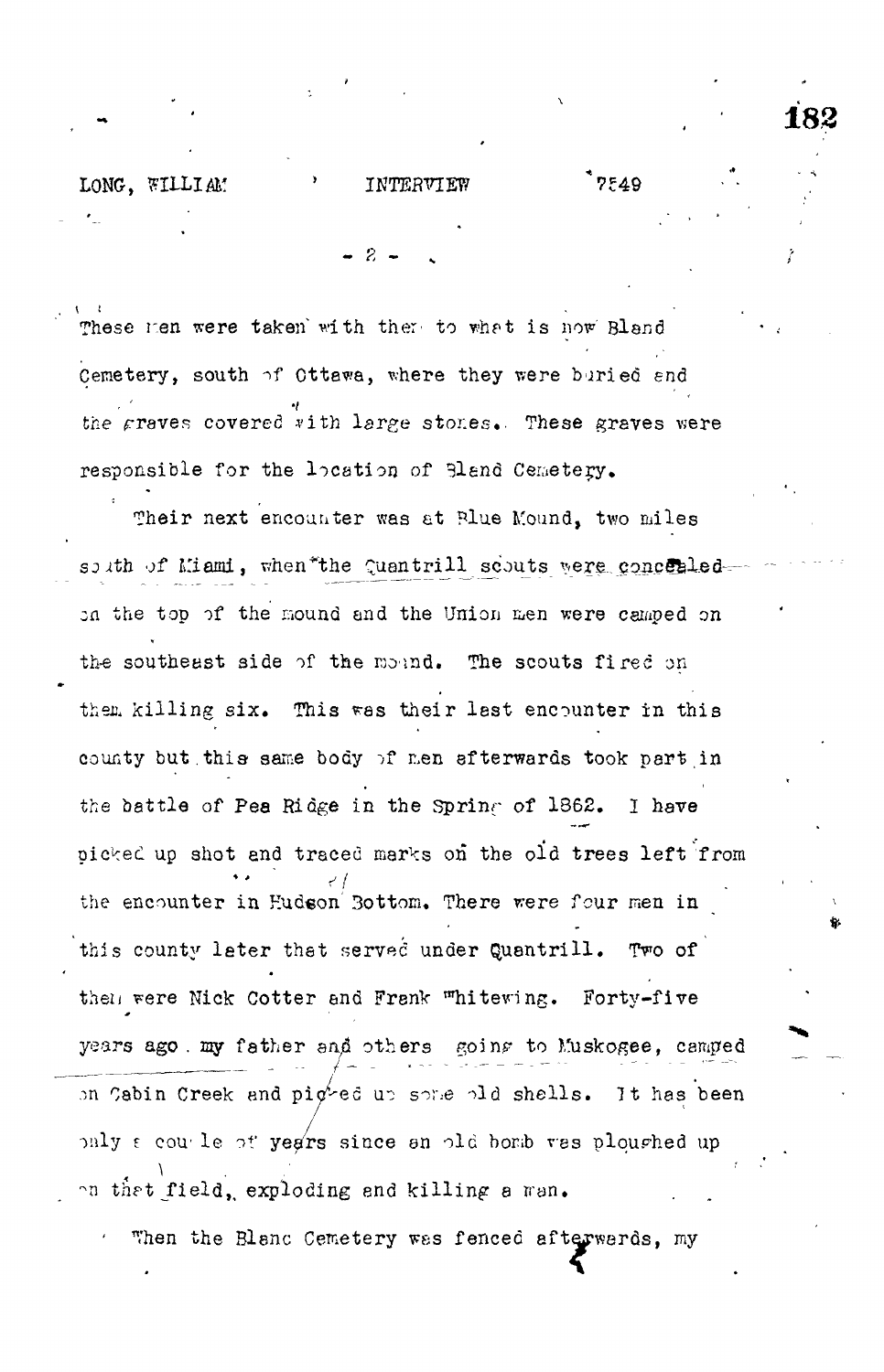# **18. 3**

### LONG, "ILLIAM INTERVIEW \* 7549

**•\*>**

 $\div$  3 –

father wes on the committee and the line ran through the five soldiers<sup>\*</sup> graves and Father insisted that the line be changed to include them.

### Sarly Life in Indian Territory ,

Father moved his family here in 1874, choosing for i i stanovni stanovni stanovni stanovni stanovni stanovni stanovni stanovni stanovni stanovni stanovni stanovn the new home a site one and one-half miles north of the Twin Bridges and south of Ottawa. Here he built a large log house of one robin, a shed room and an attic. This house is still standing, in' a good state of repair, and lately my brother has returned to this county and is now repairing the house to live in leaving the log part as it was.

One evening, when I was a boy I was alone at the house and a cyclone passed over and I stayed in the. house afraid to go putside though I did go upstairs not wanting to be buried in the wreckage, thinkine here that  $L$  would be on top. I could feel the logs weave end raise but they withstood the storm, seeming to settle back into place. The fences and the buildings around were destroyed as **were many** trees.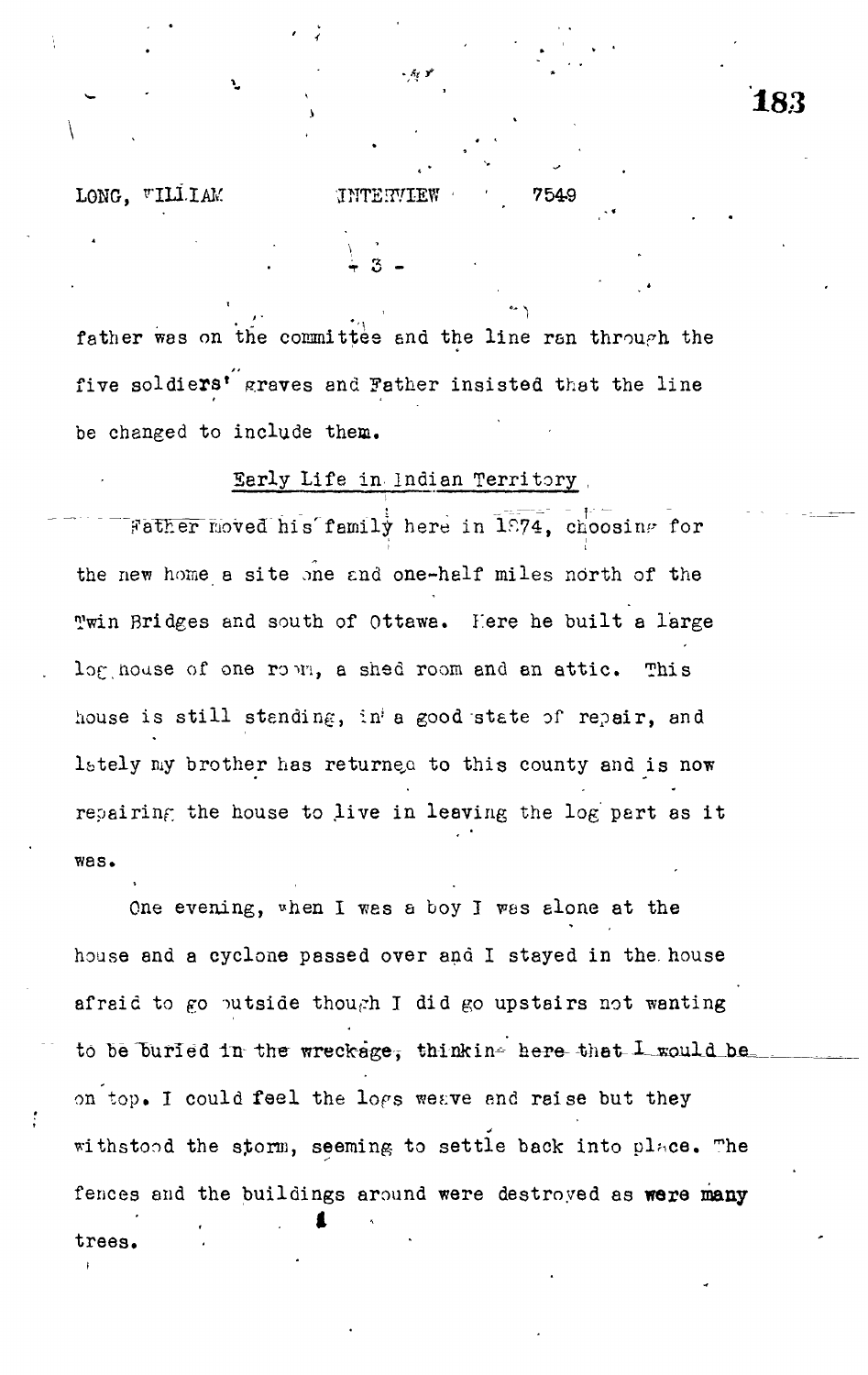## LONG, WILLIAM INTERVIEW 7549

## Boyhood Days

 $-4 -$ 

V

Our early life was similar to that of others trying to make and build a home in the new country. We hoed and cleared land and plented it. 'fost of our clothing was made at home by the women. I mean they made it all, but later they bought some of the cloth. Te raised most of what we ate, at first little but corn, beans and pumpkins, ach year adding a little. Most everything prepared for •inter use was dried at first ss v/e did not have jars *ts'* they have today. **P**

### Schools

;

Then we had two Hission Schools here, both established by the Friends or Quakers; one at Ottawa and oneat Wyandotte. Both were close as we lived near the tribal line between the Ottewas and Wyandottes. I would attend at Wyandotte one year, then miss *+* year to help at hore and my younger brother would. attend that year. Being the two oldest children we were needed at home; so until the other children were large enough to help at hone, he and I took turns going to school. I reached the eleventh grade here. The Government was paying the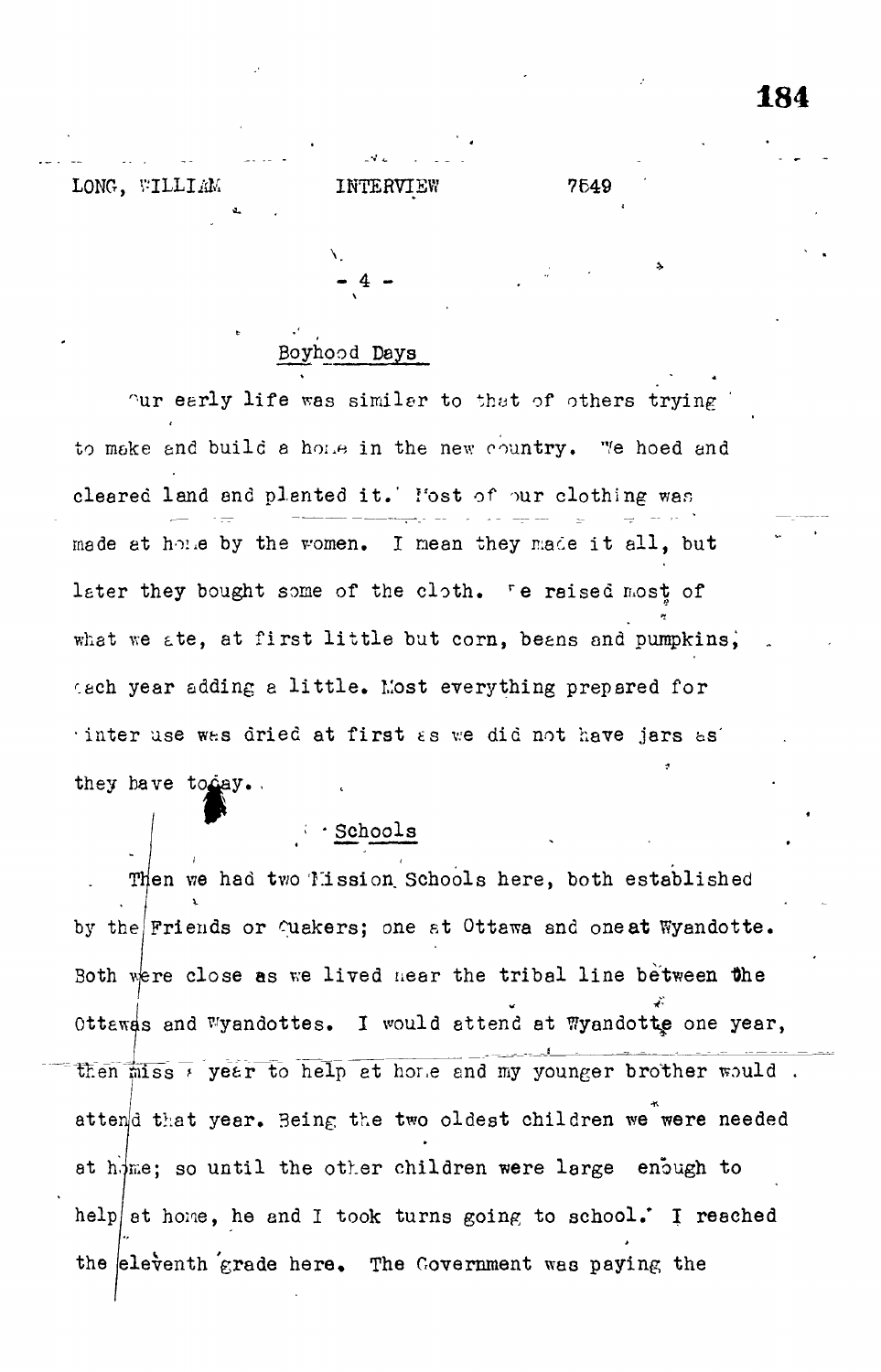$LONG$ , "ILLLAM $\cdot$  " INTERVIEW " 7549

quakers \$169.00 per head for each of us for each term and" they were to boerd, feed, clothe and teach us. During our first years the "eats" were very short. As a Sunday "extra" for dinner we had gingerbread. For Sunday supper  $\bar{v}$ e hed two slices of lightbread, either vIth or without. nolasses, and water from the well. Continued complaint about the quantity and quality of our food end clothing led the Government to take over the school and then we had plenty to eat.

**-- 5 -**

### The Poncas

I remember when the Poncas were brought here. They passed our house on their way. I was eight or nine years old end I vas afraid of them. Five or six soldiers were riding in front. After them, riding two and two, the Indians  $c \mapsto \infty$  their horses. To me they were wild look-'ing dressed in their blankets. There were few wonen and children among them, and when there vere children they were riding behind. Some carried buncles. I should say there were not more than one hundred and fifty of them, for the line was not over-a quarter of a mile long.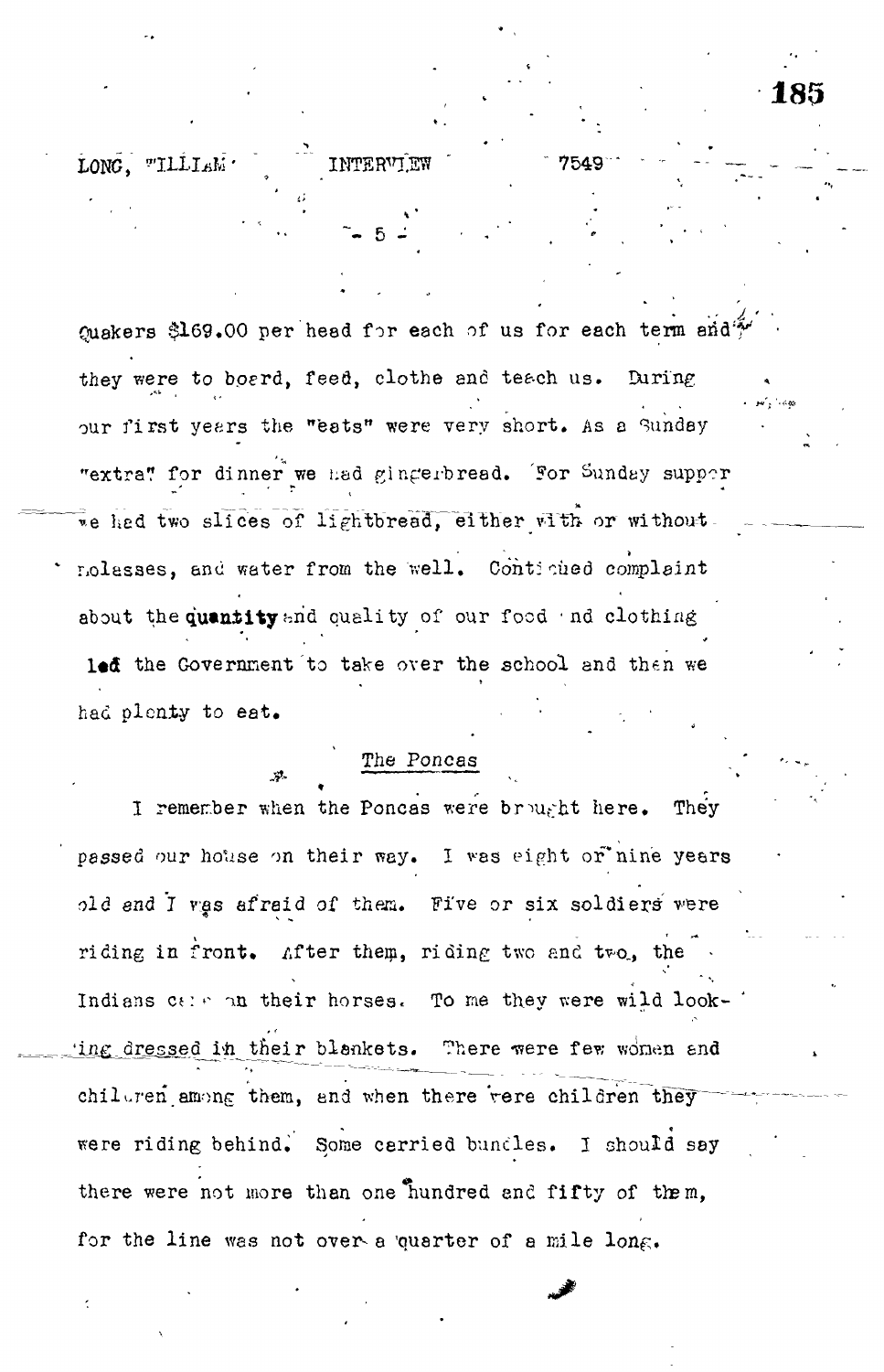بمناقب LONG, WILLIAN שים דדום מייירה י

Following them vere more mounted soldiers and behind the soldiers calle the grub regons. They camped and were guarded on Jackson's prairie until the Soldiers' Barracks were built south of Baxter and north of Sunnyside Schoolhouse. They were brought here from the western part of this state as prisoners of war. As time passed the soldiers became easier on them and gradually some returned to their kinsmen west of here until not many were left, then all were returned. Fhile here they were fed by the Government. The sum of they left, they were reising a corn c op which fell to the needy Quapaws in whose country they had been staying.

F.

186

7549

The soldiers would attend dences given in different ho es. They would drive down to Labadie's in what is now Morth Miami, also to Johnnie Wadsworth's near Peoria, and other places. The young ren here did not like them to come as they took their girls away from them and danced with them.

### The Nex. Perces.

There were not many Nez Perces and they were not here so long. I'rs. Long's father was Richard Sarahas, a Wyandotte,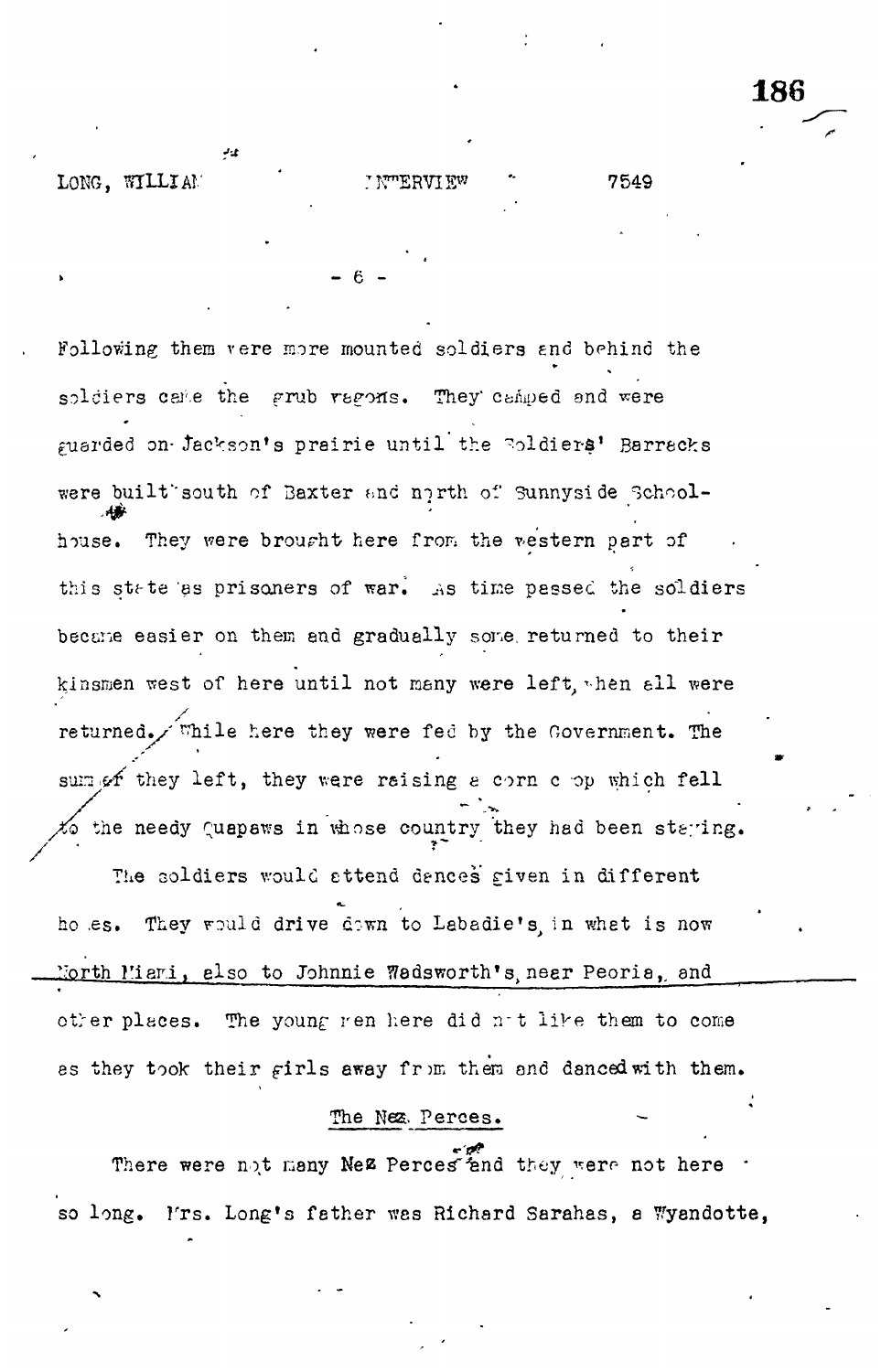born in Kansas, who came at an early day with his parents and settled two miles west of Seneca, Missouri. He married Polly Hunt, a Cherokee girl, whose parents came from  $\check{ }$ Carolina and had settled near Coody's Bluff. Lirs, Long said the Nez Perces wanted her when she was a baby. Her father had gone to Colorado prospecting for gold and her mother was left alone wi-th her two children, a boy,who was fifteen months older than Lrs. Long, and Lrs. Long, who at that time was about a year old. The Nez Perses had seen Lrs. Long and a party of them would come to the house in the morning and stay all day. at first they asked Mrs. Long's mother to give her to one couple of them, saying she looked like a child they had lost. The mother refused and then they tried to buy her. They were again and refused, but still they came each day $\sqrt{$ would insist on holding her and playing with her. three Lengts mother .was afraid,to leave the house when the Indians were there. At night she would place an axe beside her be4. It was a happy day for Mrs. Long\*s mother when the Hez Percea

were moved from this county.

' 187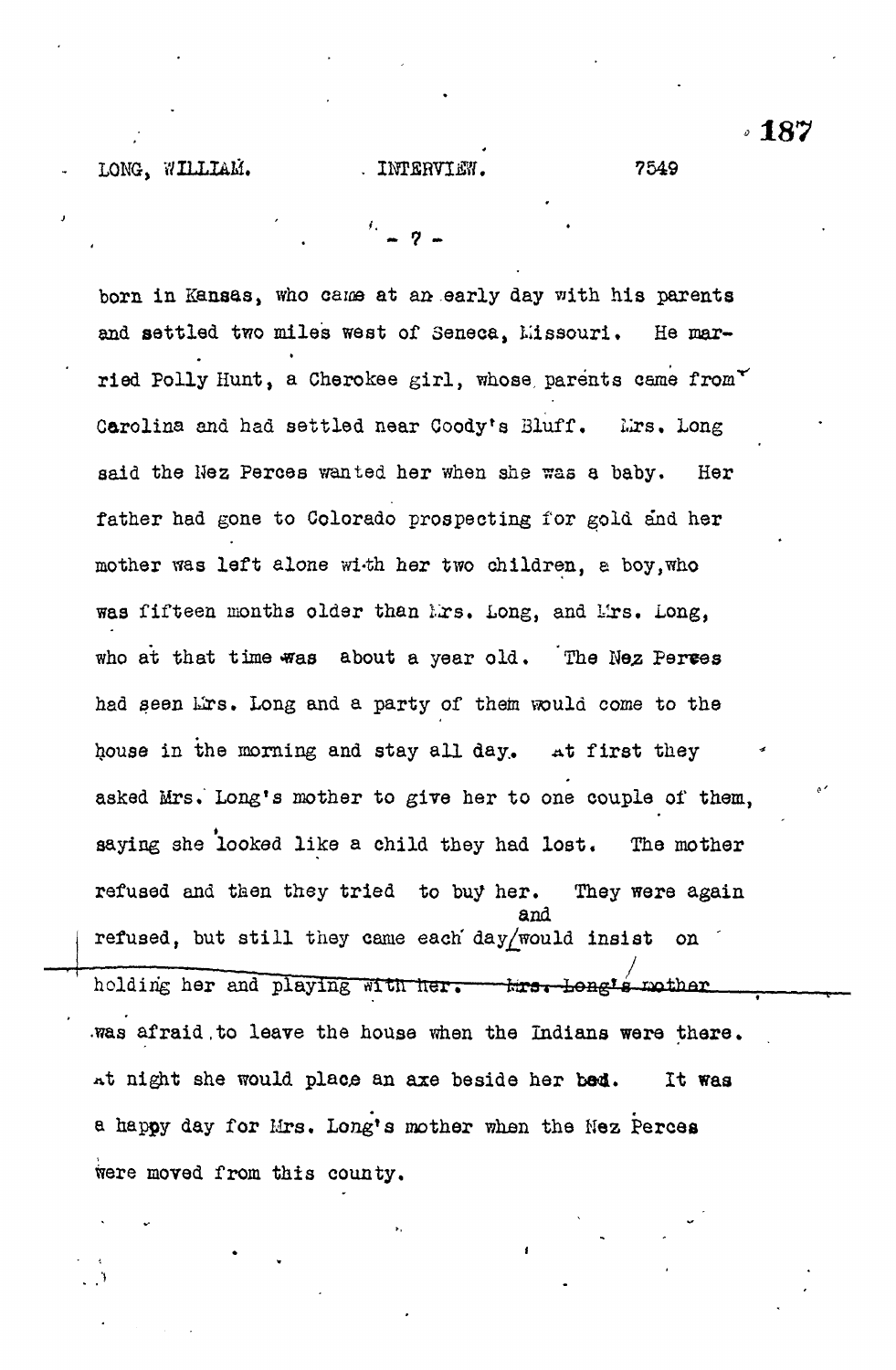7549

I remember the Modocs. I was fifteen or sixteen when they were brought to this country. They were also Prisoners of "er and vere brought from Oregon to Baxter Springs by train where they were unloaded and hauled by wagon to their location near the state line, on the east and north of Seneca, Missouri. There were not many young men among them. They were mostly old men, women and children, those they captured after the war in Oregon. The men who did come vare badly scarred, one so badly that he was known as Scar Face Charlie. The Government looked after them also and issued them rations once a ÷ Xee

ione of the Modoes got into trouble with the Superintendent. The Friends had been very active among them after they came here and many of them had been converted to the Friends religion. The Indians thought a great deal of them end as Doctor Kirk, one of the leading Friends, was princidel of the Wyandotte Mission then, news was brought to "yandotte of the trouble there. Thinking that they could reason with them, four of the women from the Mission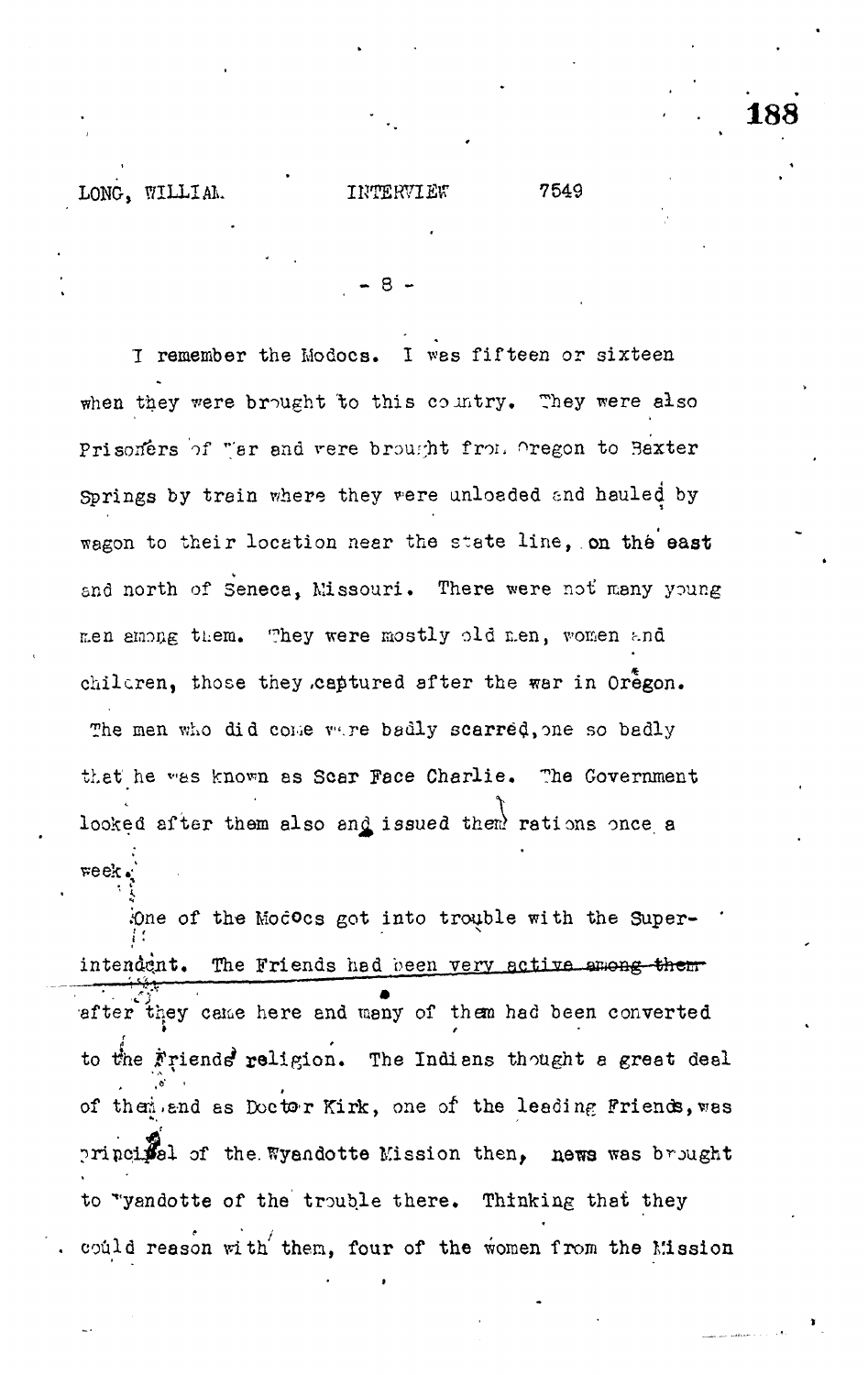LONG, WILLIAM INTERVIEW 7549 ŧ

9.

decided to go and see the Modocs. Mrs. Kirk, the wife of the Superintendent, their daughter, Ethel, Lizzie Test and Zonia Jackson, with Frank Long and myself as drivers, started. We drove an open three-seated hack. We went to the Seneca Agency first to find out about it and to learn which way to  $\epsilon$ o. Te found the Indians gathered at the church house when we arrived. The ladies were able to get things straightened out that day so we returned home that evening.

### Wampum

. There are two kinds of wampum. One is warpum beads which are of an ivory color about the size of a pipestem and hollow from a half an inch to three-quarters of an inch in length and are used as currency and also as orna-, ments as the ladies use a string of pearls. The other, the beads used in belts, is a much smaller bead and is first placed on red flannel, then this is put on buckskin and the other side of the tuckskin is also covered  $m$ th flannel. These belts are from two inches to fifteen or eighteen inches in width, the "Wampum Belt" of the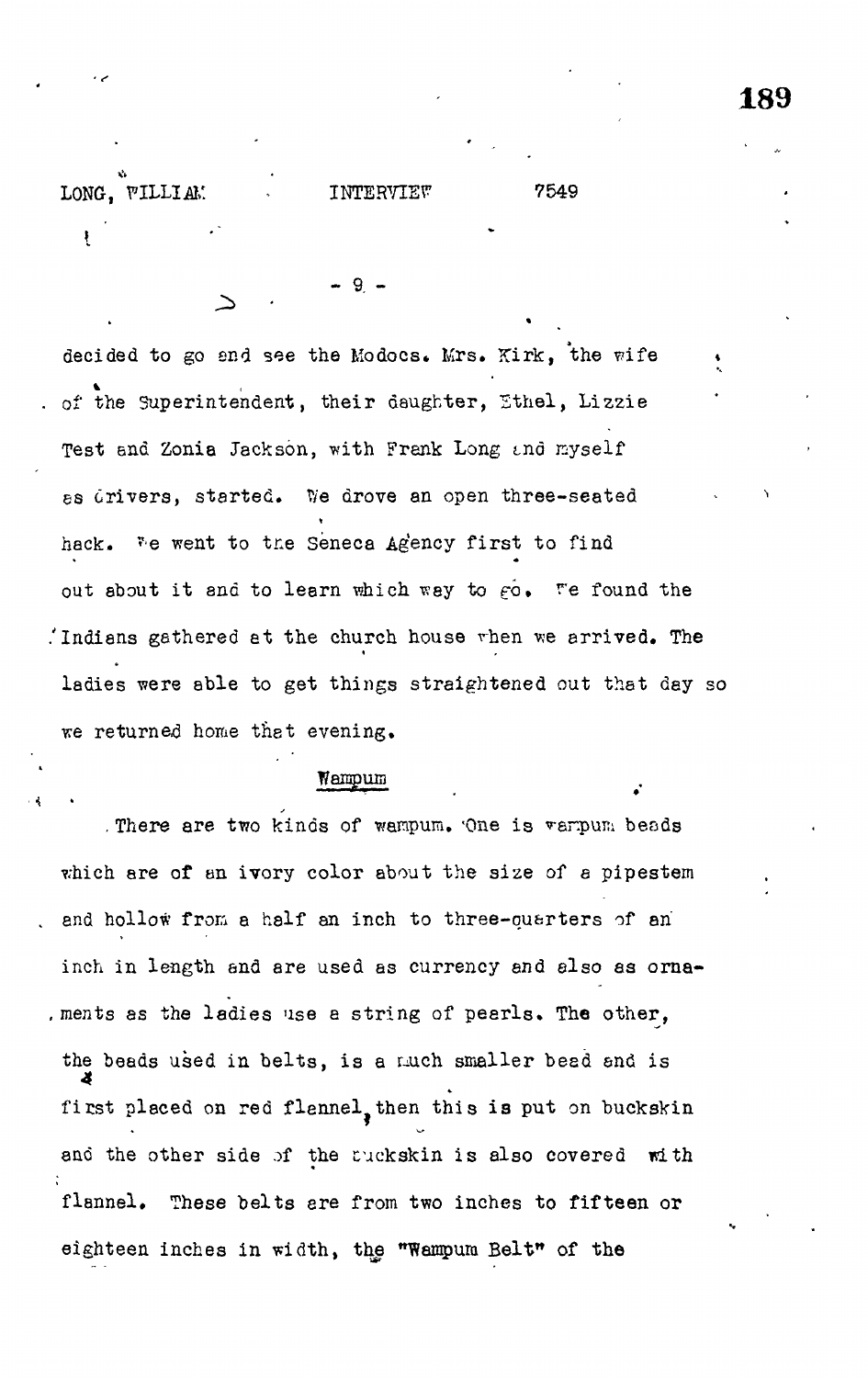LONG, WILLIAM. 1NTERVIEW. 7549

- 10 -

dyandottes being about a foot wide and about five feet in length, and this is the .'ampum that is-read. I have heard wampum read three times. ..hen I was quite, small east of .iyandotte just east of the John Goon place. They talked all day but I did not pay any attention to what they were saying. This was a history of the Nyandottes. The second time was at allen Johnson's place. This was the history of the treaty made with the Catholics in Ohio. The beads are either in lines up and down, although I have seen one where the story is told by the different figures made in beads on the belt. Silas  $\alpha$ rmstrong, the Chief, gave the belt to his-wife, and Hooley Bell, the Chief, told me that he put it in the Liasonic Institute in 'Washington, D. C. I also heard the belt read at the General Council of the Wyandottes and the Chippewas in either 1889 or. 1890.

Silas Armstrong died at the Indian School in Wyandotte. John Minney lived two miles east of Tiff City, just on this side of the state line. He gave forty acres in Council Hollow to the Friends and they built a church there. Winney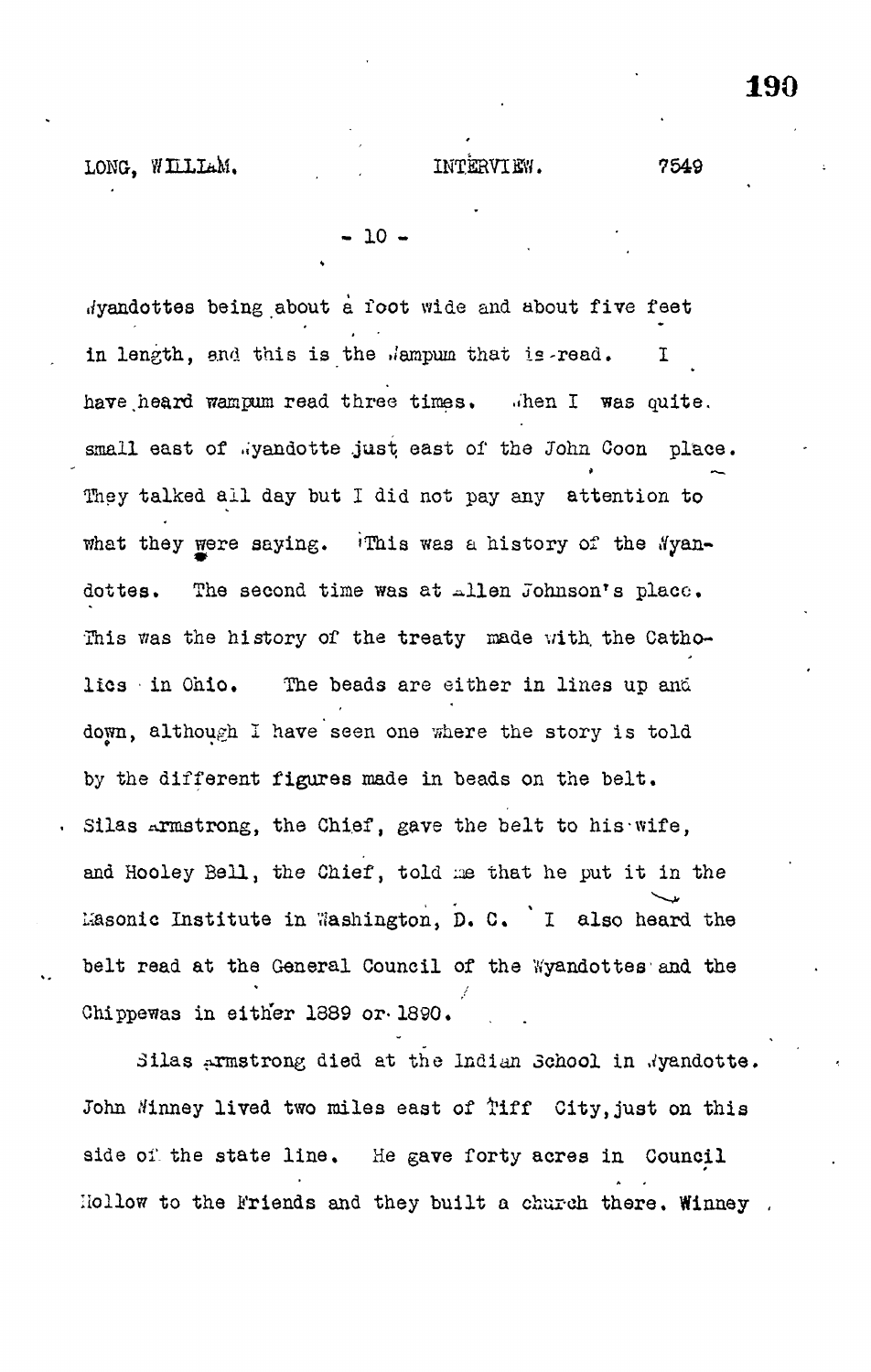### LONG. "ILLIAM

7549

 $11 - c$ 

was very active in an early day here after his conversion to the Priends' faith and made nany trips with the Friends' Minister and Missionary, Jerry Hubbard. The Council Hollow Church building constructed then is still used by the Friends. A missionary and his wife are still maintained therexp

In 1889, I was sent to Carlisle, Pennsylvania to the Indien School, learning the trade of blacksmithing and farming. After my return home, while working on the farm for å time, I drilled water wells with Mark Prazier. When I was twenty-eight, I entered the government service at "yandotte as Assistant Industrial Teacher. I'y salary wes \$15.00 per menth besides my board and clothes.

My wife et thus time was also employed at the wyandotte 3chool as Industrial Teacher. At first she had attended a subscription school taught by Bert Welker in their ho e neighborhood mear Seneca, and later her parents sent her to "yandstte "here we both attended school at the same time in a small log house. When she was twelve years pld, her bother being a Cherokee they moved one and a half miles